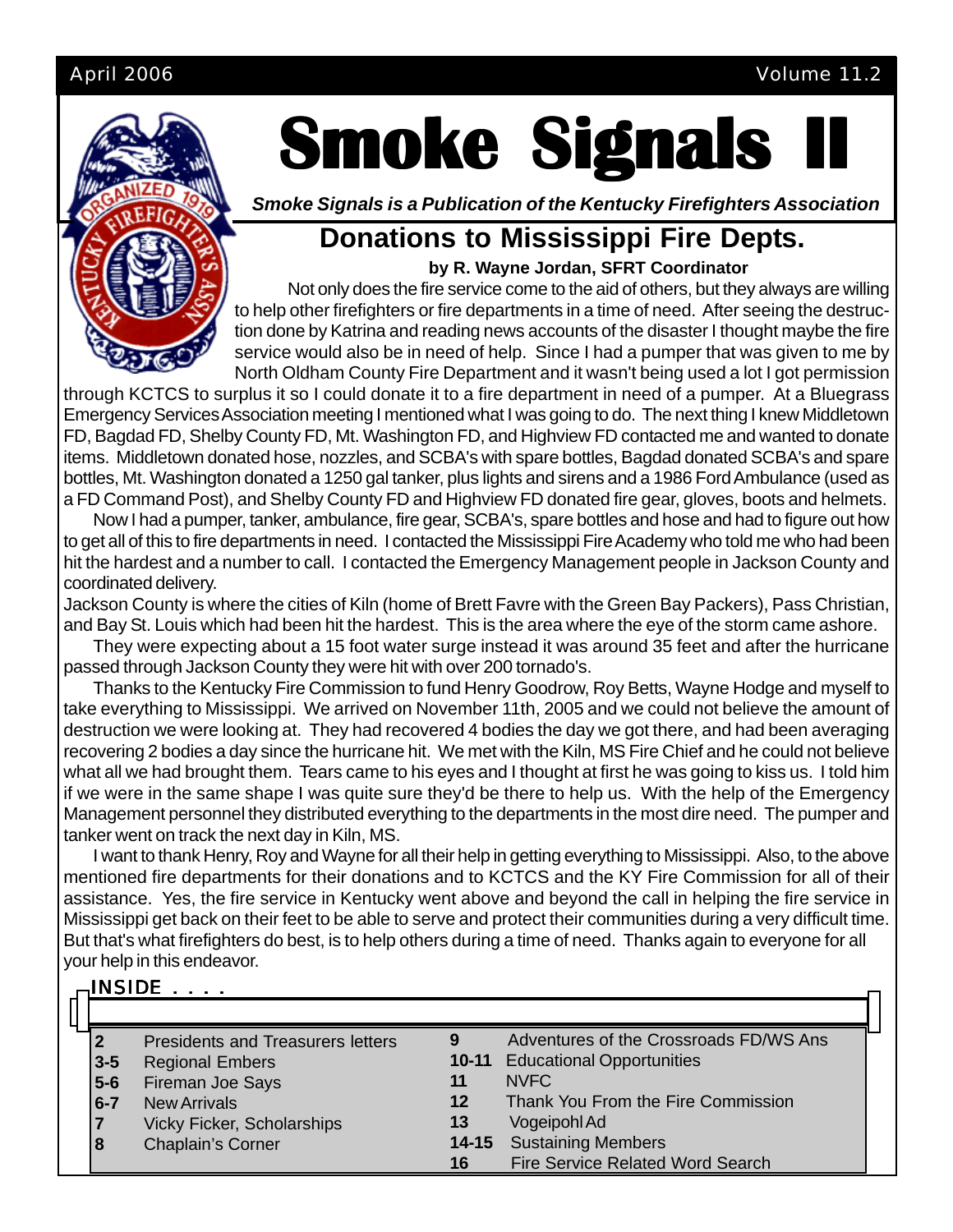

# President's Message

Welcome Spring! It is good to see spring just around the corner. Along with spring comes the end of the Legislative Session and Spring Fire Schools have begun.

During the recent session I had the opportunity to travel to Frankfort and see first hand just how hard all of the people work to do what is in the best interest for the firefighters of Kentucky. As you read this, the Legislative Session is winding down to an end. I would like to take this opportunity to thank all of those who worked the Hall of the Capitol. I am not going to try to mention all the names of everyone because I know that I would forget someone. Ronnie Day is going to list the names of these representatives in his letter in this edition of "Smoke Signals II". So, if you run into one of these people who have worked so hard for you be sure and thank them.

State Fire School is just around the corner, along with many other regional schools like the Lake Cumberland Area Firefighters Association to be held in Pulaski County on April 1 & 2. However this year there is a difference in the classes being offered. The State Fire School will be offering some classes that will not be offered at the standard regional schools. This year the Fire School community has teamed up with several organizations to bring a very special school that is going to be held in a new location, which is the downtown Lexington Heritage Hall at Rupp Arena. Several new classes are going to be offered with a selection of very special classes being carried over from the past. This State School promises to be very special offering quality instructors and classes that are not being offered at the regional or department level.

This year the 86th KFA Conference will be held at Lexington Embassy Suites. Registration for the Conference and Hotel are available at www.lcafa.com or www.kyfa.org/. The Conference will begin on Saturday, August 5 with the Olympics; the Memorial Service on Sunday, August 6; and General Business Sessions will be on Monday and Tuesday, August 7 & 8. All of these events will be held at the hotel where all events and meetings are within walking distance of each other. By staying at

 the host hotel all registered hotel guests will receive a suite room, a complimentary breakfast every morning (this is a fully cooked to order breakfast) and a "Happy Hour" each afternoon for 2 hours with drinks and appetizers in the lounge. These amenities are provided at no extra cost to hotel guests.

I would like for everyone to take a moment to look at the KFA website www.kyfa.org/ then click on the left side and look at the Committee Members and Chairmen. These people are the backbone of this great organization. I want to thank each and every one of these people for all their hard work and ask that when you see them that you do the same. Keep up the good work!

### **Allen Johnson** Chief



#### Treasurer's Notes by Terry Keller

There are 340 dues paying depart-

ments as of March 1, 2006. There are 6 Sustaining Memberships, and 12 Personal Memberships. Dues have been coming in very slow. If you know of a department or your department has not paid their dues to date, please ask them to get them paid. I askeed Woody Will to put the names of some departments on the Web Page, that for some reason I can not locate a good mailing address. If you know the location of these departments please E-Mail a good address to the Treasurer home at TSKeller@insightbb.com.

State Fire School will be held at Rupp Arena/ Heritage Hall in Lexington this year. The Fire School Committee along with Homeland Security have put together a very good school. Try to send some of your people to this school. It will be one of the best training sessions in a long time. The E-Board is very pleased with the upcoming school.

Scholarship committee recommended to the E-Board that five scholarships be renewed. Remember these scholarships are paid for with the money raised by the sale of the prints. If you have not purchased a set of prints, and would like to have a set, contact Paul Billings.

Until the next meeting in Lexington, stay safe.

**Terry Keller**, Treasurer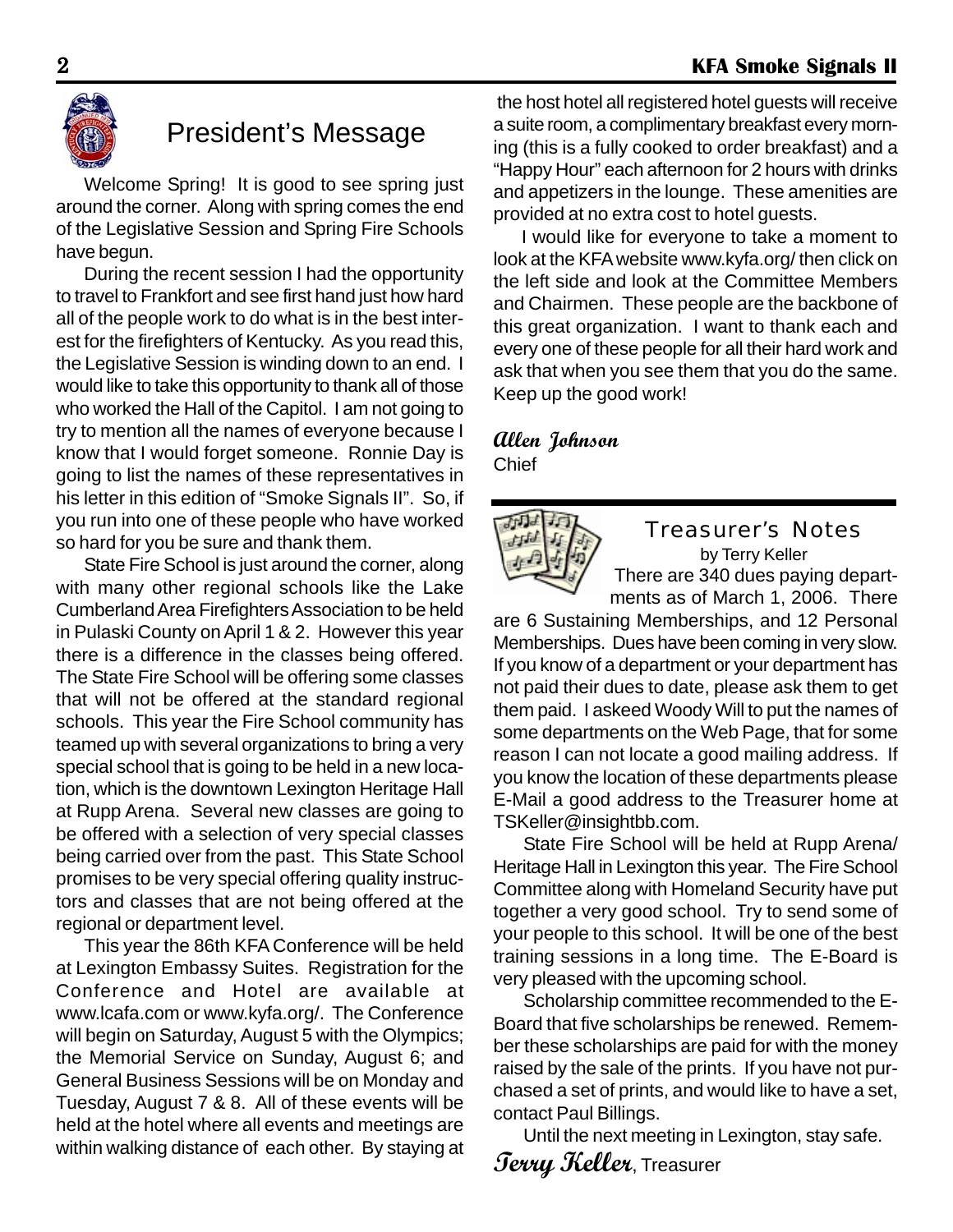# *REGIONAL EMBERS*



# **Jackson Purchase Firefighters Association**

# **Deb Hartz, President**

Greetings from "Far Western Kentucky" and the Jackson Purchase Firefighters Association. As this article is being written I can look out the window and see the sun shining brightly, the wind is a tad brisk but the temperature is hovering around 70 degrees. It is a beautiful March day here in "Far Western Kentucky" and a wonderful reprieve from the snow, ice and rain that we have enjoyed the past several months. With a March day like this we can be sure that spring is just around the corner and it will be greatly welcomed.

The 2006 edition of the Green River Officers School is now history. I have not seen or heard any details on the number of students that attended this school but there were a "bunch" of firefighters and EMT's in Owensboro, Kentucky for this week end. It never ceases to amaze me the efficient and orderly manner in which this school is conducted. Of course these people have had a lot of practice over the years and they seem to just keep getting better and better. Congratulations to the Green River Firefighters Association, their supporters, their leadership and all of the men and women that worked their butts off to provide the Kentucky Firefighters with this type of quality training and hospitality. The school was undeniably a "class act".

The 2006 Kentucky legislative session ended March 27, 2006. The legislators will be back in Frankfort on April 10<sup>TH</sup> and the 11<sup>TH</sup> to act on vetoes by the Governor. Was the 2006 session a success for the Kentucky Firefighters? Maybe YES; Maybe NO. Sometimes it is hard to tell. Oftentimes it takes several sessions and several years to figure that one out. I believe that this is part of our problem in emergency services. We are for the most part action oriented. Something happens; we take care of business and wait on something else to happen. That is just the way we are. Politics does not work that way. You have to play the game and jump through all of the hoops to get anything accomplished. I am afraid that most of the firefighters in the State of Kentucky do not understand that concept. If we ask for more money for training in 2006 we expect to get it in 2006.

In actuality we may not get anything in 2006 or we might get it in 2009, or it may be doled out over several years or we may not get anything at all. And people get disgusted and lose sight of the long term goals. We want it now and it just does not happen that way.

Regardless of the outcome of the 2006 session the Kentucky Firefighters were well represented in Frankfort and the legislators know that we still exist. Gerald Stewart and David Jackson made sure of that on almost a daily basis. There were many others from our group that were in attendance and offered their support. The firefighters of Kentucky are extremely indebted to all of these people. To all of the firefighters across the state that made calls, wrote letters and sent emails to their legislators, give yourself a good pat on the back. It takes a real team effort to accomplish anything worth while.

The Kentucky State Fire School is scheduled for June 8<sup>TH</sup> - 11<sup>TH</sup> in Lexington, Kentucky. If the preliminary plans are any indication of what is to come, you will not want to miss this one. Someone at the Green River School said that "State Fire School will be all new in 2006". Boy is that an understatement! The location is new, the format is new, the classes are new, and the list goes on and on. The "New State Fire School" brochures will be in your departments soon. Watch for them and make your reservations early. Information regarding the school will also be available on the KFA web site.

The dates for the 2006 KFA conference in Lexington, Kentucky (August  $5<sup>TH</sup> - 8<sup>TH</sup>$ , 2006) gets closer with each passing month. Remember to submit your ads for the conference program book and get your registrations in early. This is another "must do" for your list. Visit the KFA web site for all of the details.

There seems to be a renewed interest surfacing concerning the Firefighter Memorial in Frankfort, Kentucky. And that is a good thing for every firefighter in the state. Chief Possich of the Frankfort FD has agreed to take over as Chairman of the Memorial Committee and we sincerely appreciate his efforts. Watch the KFA web site for information concerning the memorial and learn what you can do to become a part of this effort to remember our fallen firefighters.

The Jackson Purchase Firefighters Association Annual Fire School will be just completed as you are *continued on next page . . .*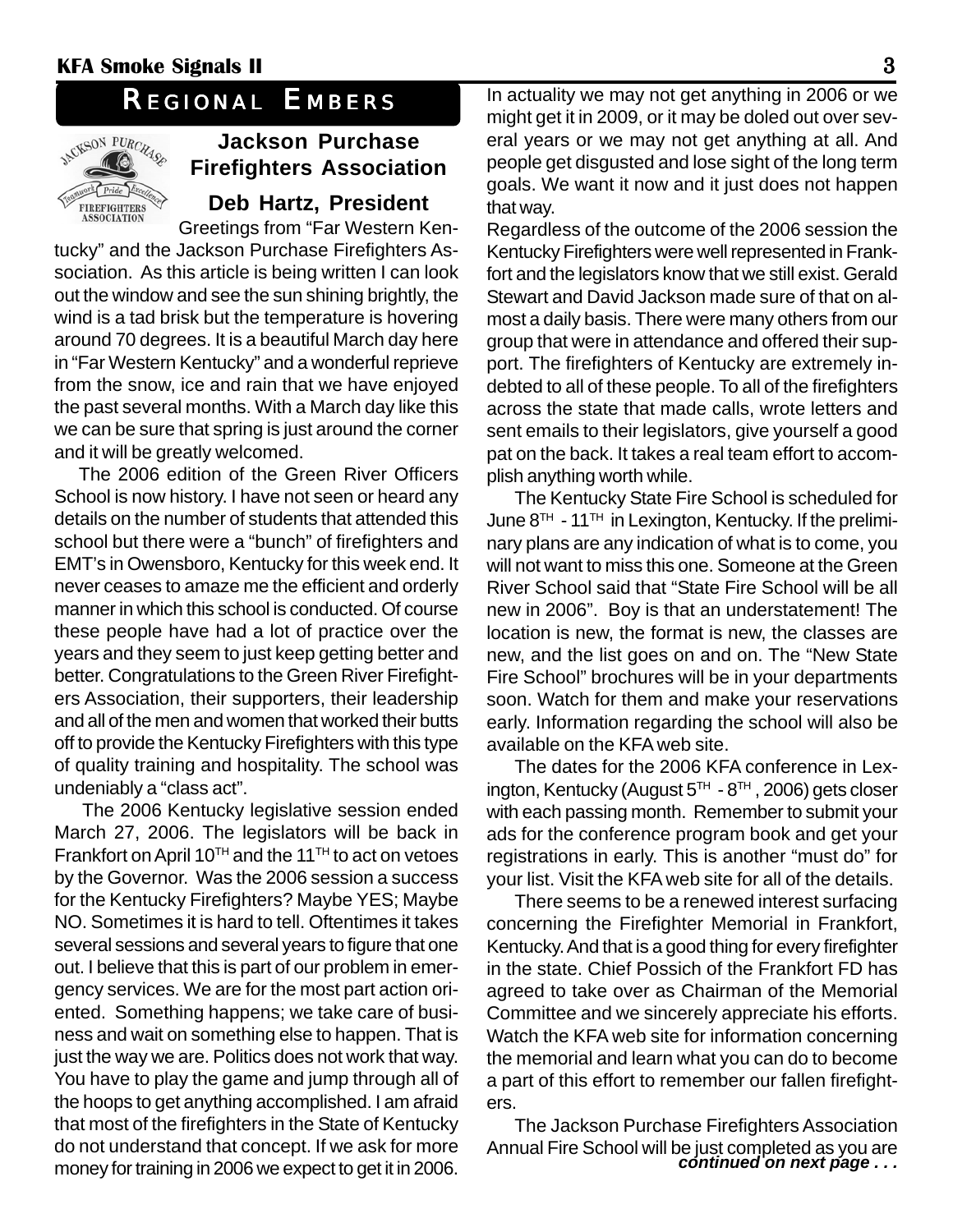#### *'Regional Embers' continued . . .*

reading this article. President Deb Hartz of the Fulton Fire Department and School Chairperson Chief Richard Tapp of the Reidland Farley Fire Department anticipate another great year of firefighter training and fellowship at Kentucky Dam Village State Park. You should have been there!

**REMEMBER 911 – WAVE THAT AMERICAN FLAG – GOD BLESS AMERICA REPEAT THE PLEDGE OF ALLEGIANCE – PRAY FOR OUR SERVICE PERSONNEL**

# **Paul S. Billings . Billings**



# **Dixie Firefighters Association**

Larry Fore, President

The 2006 Dixie Fire School was held 03-10-06 to 03-12-06. Pre-registrations reached 680 just before deadline for this edition of SMOKE SIGNALS II. Final attendance was projected at 650 to 700 students after late registrations and cancellations were factored in. Our school has become one of the largest in the state in recent years. The list of all those responsible for this success is too long to print here. I would like to mention three people for their contributions. Martin and Pam Bosemer have planned the food service and led the kitchen staff for many years. Dale Dobson has organized and presented the Friday night program for some time. Thanks to these folks for an outstanding job in their respective areas.

Once again, I sadly report the loss of another veteran firefighter from our area. Chief Ronald Hudson of the Leitchfield Fire Department passed away on 02-20-06 and his funeral followed on Sunday, 02- 26-06. He joined his department in 1959 and became Fire Chief in 1974 where he remained until his death. Ron was also the Grayson County Coroner for a number of years.

This will be my last opportunity to submit the Dixie newsletter to you. New officers assume their positions at the March meeting. They are: President, Heath Ryan; 1st Vice President, Lu Ann Mink; 2nd Vice President, Chris Crawford; Secretary Nancy Wheeler; Treasurer, Kim Todd; and Sgt. at Arms, Richard Peters.

Before leaving I would like to urge a continued co-operative effort by regional associations, KFA, SFRT, and the Fire Commission to secure additional funds for instructional costs of the regional fire schools. Some of the schools have grown quite large and others will follow. Together we can address this situation and serve all of our firefighters. I have enjoyed serving as President of the Dixie Association and I wish everyone continued safety and success.

# **Larry Fore**

President Dixie Firefighters Association

#### **NORTHERN KENTUCKY FIREFIGHTERS ASSOCIATION** Bruce Smith, President

At the January Meeting of the NKFA, Bruce Smith, Erlanger Fire Dept was sworn in as President of the NKFA by Erlanger Mayor Otto along with Vice Pres Greg Buckler (CCFD # 1) Monica Rath, Southgate Fire Dept as Secretary and Bud Lederer, Alexandria FD as Treasurer. We were honored at the meeting to have Eric Johnson of Supporting Hero's make an interesting presentation on their organization and the many ways they support the Police – Fire & EMS of Kentucky and Indiana.

KFA Vice President John Daley was present to report of the status of KFA Conference 2008 hosted by Northern Kentucky. His committee is actively working on making 2008 conference an event to remember.

On February 28<sup>th</sup> the Newport Fire Dept paid tribute to the outstanding legacy of Fire Chief Larry Atwell on the event of his retirement. An impressive reception was held at the Holy Spirit Hall in Newport, well attended by Firefighters, Politicians, Friends and other emergency service personnel from not just Northern Kentucky but throughout the State and Greater Cincinnati Area. Larry needed a small truck to carry all the awards and gifts he received. They are all well deserved for this dedicated professional who made such a difference to the Newport Fire Dept.

We thank and salute the Green River Firefighters Association for their outstanding School held in Owensboro Feb 24<sup>th</sup> thru 26<sup>th</sup>. We offer an invitation to all to come to our Fire School which will be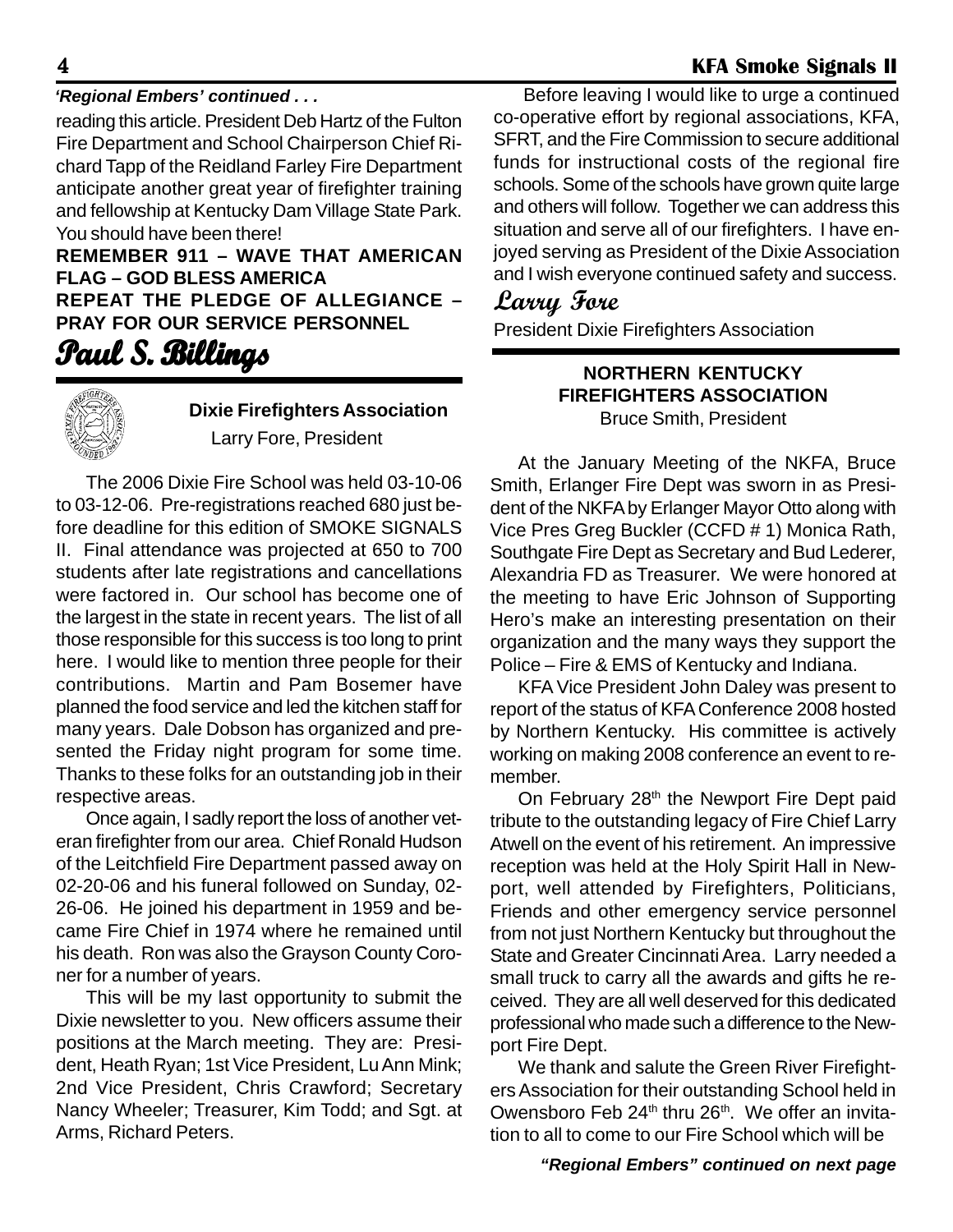#### *'Regional Embers' continued . . .*

held at Northern Kentucky University in May. Contact your local KCTCS Coordinator for a list of classes and activities.

Congratulations to the Fire Dept Bellevue-Dayton Public Education Division for their receipt of a Fire Prevention-Public Education Grant from FEMA awarded this past month. I know past President of the NKFA Joe Stambush is biting at the bullet to spend that money and enhance fire and life safety programs for the cities of Bellevue and Dayton.

We also want to take this opportunity to thank all who attended and sent kind wishes & sentiments on the event of Sylvan Smith's passing. Smitty would have been proud of the magnificent showing of respect for his long service to not only Northern Kentucky but to the fire service in Kentucky.

We invite all to our next meeting of the NKFA hosted by the Airport Fire Dept at their training facility on Tuesday March 28<sup>th</sup> at 7:30Pm.

#### **Pike County Firefighters Association**

Good day to all. I hope this will find everyone OK. By the time this is put to print and in our homes we should have gotten rid of old man winter and be into spring full time. Now down here in eastern Kentucky we just had a few days of warm summer like weather and the forest fires took off like crazy. If this was any indication of what is to come for the spring and fall we in the fire service in eastern Kentucky are in big trouble.

At Owensboro Officers school I learned that my good friend Wayne Mullinex was not in attendance because he had become ill. Now I know that most of you dread to see Wayne come and visit your stations on official business, but I know him as a friend and that is all different there. Anyway I just wanted to mention that I hope he is recovering well and is back up to full swing as soon as can be. Good luck Wayne from me and all your friends from Eastern Kentucky. Get better and we will see you at state fire school.

We are in the early planning stages of the 17th Annual Pike ville / Pike County Regional Fire School which will be held July 14, 15, 16, 2006. If you attend our school and have some suggestions for classes or ways for us to improve our service to you please feel free to email me at pikecoffassoc@yahoo.com. As your 3rd Vice Presi

dent of KFA I attended my first executive board meeting in Owensboro, Ky at the Green River Officers School. Boy was it informative, cool, and exhausting. We began with committee reports and information as to committee activities. Man was it awesome. I can't wait for the next one. One of the big things we discussed was the fact that we have changed the whole scope of State Fire School hopefully for the good. The only recommendation I would make to everyone that is planning to attend this awesome school is that you really look over your fire school program booklet and make sure you understand the schedule of classes because there is so much going on at the same time. I plan on being there and if I can be of any assistance to anyone just give me a shout. I look forward to seeing you at this fine school and I will be around the KFA booth. Untill state fire school in June take care and have a safe trip wherever you travel.

# **Randy Courtney**

*KFA Public Education Committee Chair "Fireman Joe" Wins Award*



On Wednesday evening, February 8, 2006 our own KFA Public Education Committee Chairman "Fireman Joe" Stambush received the Leadership Award presented at the 5th Annual Syrian Shrine's Firefighters of the Year Awards Program. Fireman Joe received the award for the work that he and his committee have done around the state while working with the NFPA Learn Not to Burn and Risk Watch Programs. Standing next to Fireman Joe is Firefighter/EMT Adam Fuller of the Fort Mitchell and Southern Campbell Fire Department. Adam is one of the Committee Members. He was nominated for the Burn Prevention Award.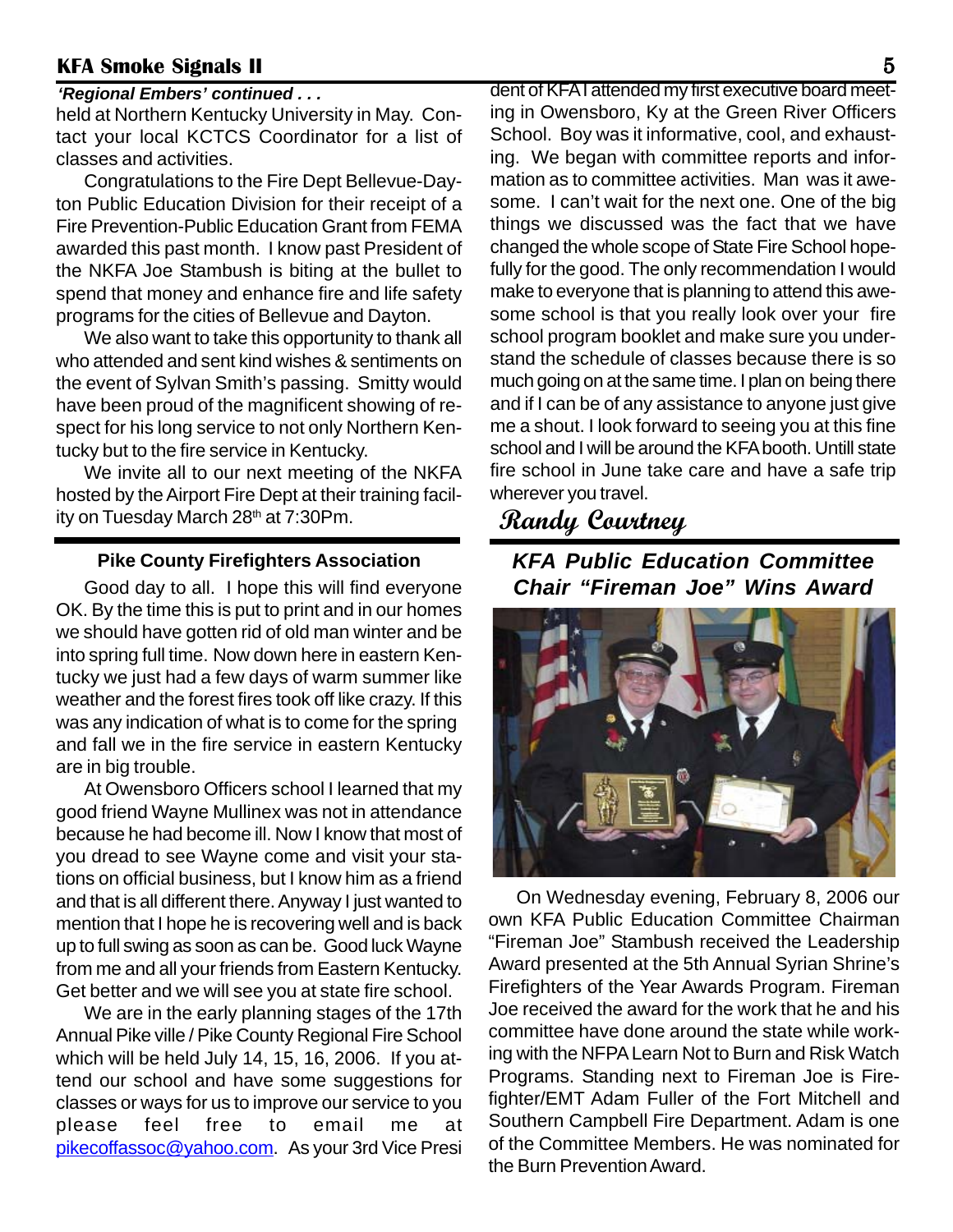# FIREMAN JOE SAYS:

With the first of March comes thoughts of spring is right around the corner and I wonder where the first two months have gone. What is the old say-



ing, " Time goes by when you are having FUN, " well it sounds good anyway. I am fresh from enjoying a great Fire School experience at the Green River Officers School in Owensboro, thanks to the great folks from Area 3 and Green River especially Jimmy Van Cleves who helped us do a great class. We made some new contacts and as always made some new friends who we welcome as a part of our Public Education Team.

Our KFA Public Education Team was honored recently at the Syrian Shrine Awards Ceremony at the Burn Center Hospital in Cincinnati February 8th. Fire and Life Safety Educators, Larry Cappel, Covington Fire Dept, Adam Fuller and Brian Kinsley of Ft Mitchell Fire Dept were recognized for their efforts in Public Education and Fire Prevention Programs. Fireman Joe received the Syrian Leadership Award for his work as Chairman of the KFA Pub Ed Committee and the statewide Risk Watch Program. These awards are awesome but not possible without the efforts and hard work of our Public Education Committee working in their communities and cities throughout Kentucky. I am very proud to serve as Chairman of this great committee and being a part of the Kentucky Firefighters Association.

We are busy preparing for our next venture, Kentucky State Fire School in Lexington, June 8-9-10- 11 at Heritage Hall in the famous Rupp Arena. We are going to do a two part public education class with spending two days on Juvenile Fire Setters Prevention Programs and two days on our Train the Trainer statewide Risk Watch Program. Frankly, I feel Juvenile Fire Setting is a weak part of my own personal skills and a growing concern to all of us in the fire service. Of course we are looking to expand our Risk Watch Program and looking for new cities, counties and communities to come on board. We have a new activity book that has become available and will be available this spring which I feel will help the initiative tremendously.

As I guess does happen on occasions, even in the computer era, a system failure wiped out many of my e-mail contacts so I am desperately trying to up

date my contact file. If for some reason you have not heard from Fireman Joe for awhile send me an email so I can get you back on line and in our system. I appreciate your help with that! Until next time, GOD BLESS and Be SAFE!

**Fireman JOE**

*NEW ARRIVALS*



Kimper Fire & Rescue Dept took possession of this 2005 M2 Freight Liner in Mid January 06. It has a 1,500 gal Darley Pump and a 1000 gal poly tank with a 20 gal Foam tank.

Melbourne VFD, located on Route 8 in Northern Ky., has received and placed in service a new tanker/ pumper. It is a 2005 Ferrara on an International chassis. It has a tank capacity of 1500 gallons, and a pump capable of producing 500 GPM. Their old tanker, a 1975 GMC, capacity 1100 gallons, 225 GPM, was donated to the Northern Pendleton VFD.

The following pieces of equipment were delivered by Wynn Fire & Rescue Equipment Apparatus Manufacturers.



Jakes Branch VFD



North Magoffin Volunteer Fire Department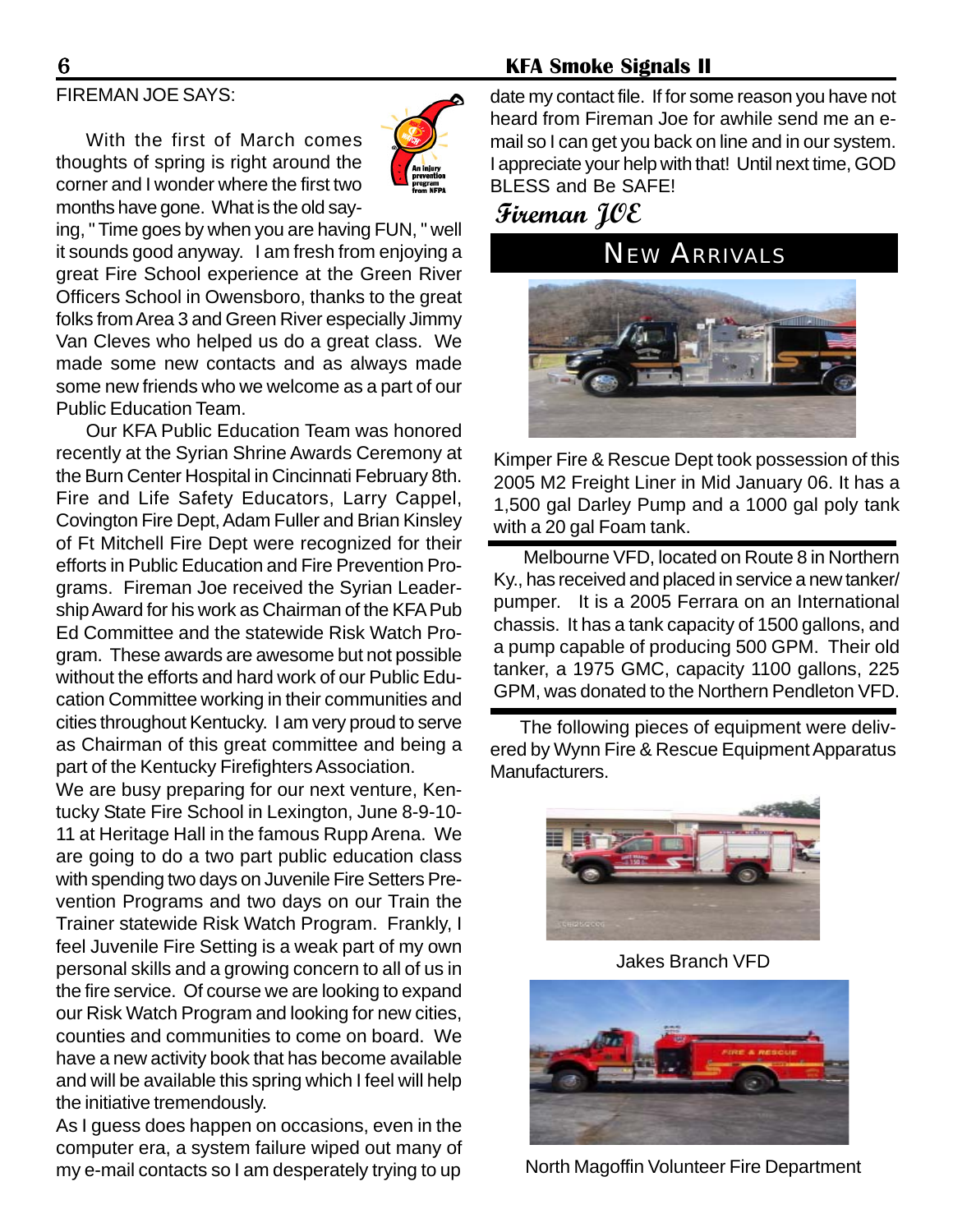

Williamsburg Fire Department KFA Scholarships



Richland Fire Department

#### **Meet Your Fire Commission Staff Vicky Lynn Ficker**



Vicky has been working for state government for approximately 25 years. She is the oldest of three children. She has two children of her own one is 24 and one 28. She has two grandchildren Walker age 5 and Destiny age 3. They are the apples of

grandma's eyes. Vicky married recently after being divorced for 16 years. She loves interior decorating and design. She enjoys traveling with her husband. Vicky is the assistant to Executive Director Ronnie Day. Her duties include: Web page design, spread sheets, fire school operations and registrations, and many other things that fall under the category of "Other things as assigned by your supervisor". She is a team player who loves a good conversation. Like everyone else she occasionally makes a mistake. Like the day she came to work with her slacks inside out. Oh well stuff happens. One of her favorite sayings is "Just because people ask you your opinion doesn't mean they really want to hear it". Well said Vicky. Vicky draws her strength from her heavenly father even when times are tough and things look impossible.

# Words of Wisdom

Each man must for himself alone decide what is right and what is wrong, which course is patriotic and which isn't. You cannot shirk this and be a man. To decide against your conviction is to be an unqualified and excusable traitor, both to yourself and to your country, let mem label you as they may. **Mark Twain**

For just \$99.95 you can own a piece of Kentucky Fire Fighting history. Order your set of four (4) beautiful 18" x 24" color , signed and numbered commemorative fire service prints by Chas Fagan, renowned fire service artist. **\$99.95 per set of four prints \$6.00 KY. Sales tax (Or a copy of your tax exempt ID #) \$3.95 shipping & handling CONTACT PAUL S. BILLINGS 223 FOURTH STREET, FULTON, KY. Home 270-472-1340 Fulton FD 270-472-1423 EMAIL** - paul.billings@kyfa.org

The Kentucky Fire Fighters Association has awarded another scholarship to a Kentucky Firefighter. At the Executive Board meeting, during the Green River Officers School at Owensboro, Kentucky on February 25, 2006, the board approved a KFA scholarship for Brandon R. Griffith of Catlettsburg, KY.

Brandon is currently a student at Eastern Kentucky University where he is enrolled in the Industrial Safety curriculum. Brandon is a member of the Big Sandy Fire Department in Boyd County.

Congratulations to Brandon Griffith on being selected as a recipient of a KFA scholarship. The entire membership of the Kentucky Firefighters Association wishes him the best of luck and success in this endeavor.

The KFA currently provides five scholarships for these Kentucky Firefighters:

| Amanda Smith          | Hebron, KY.        |
|-----------------------|--------------------|
| <b>Brandon Harvey</b> | Breeding, KY.      |
| Adam C. Day           | Clearfield, KY.    |
| <b>Chasity Clark</b>  | Elizabethtown, KY. |
| Brandon R. Griffith   | Catlettsburg, KY.  |

Support the KFA Scholarship Program by purchasing your set of KFA Commemorative Fire Service prints today. Check out the scholarship link on the KFA Web site for details.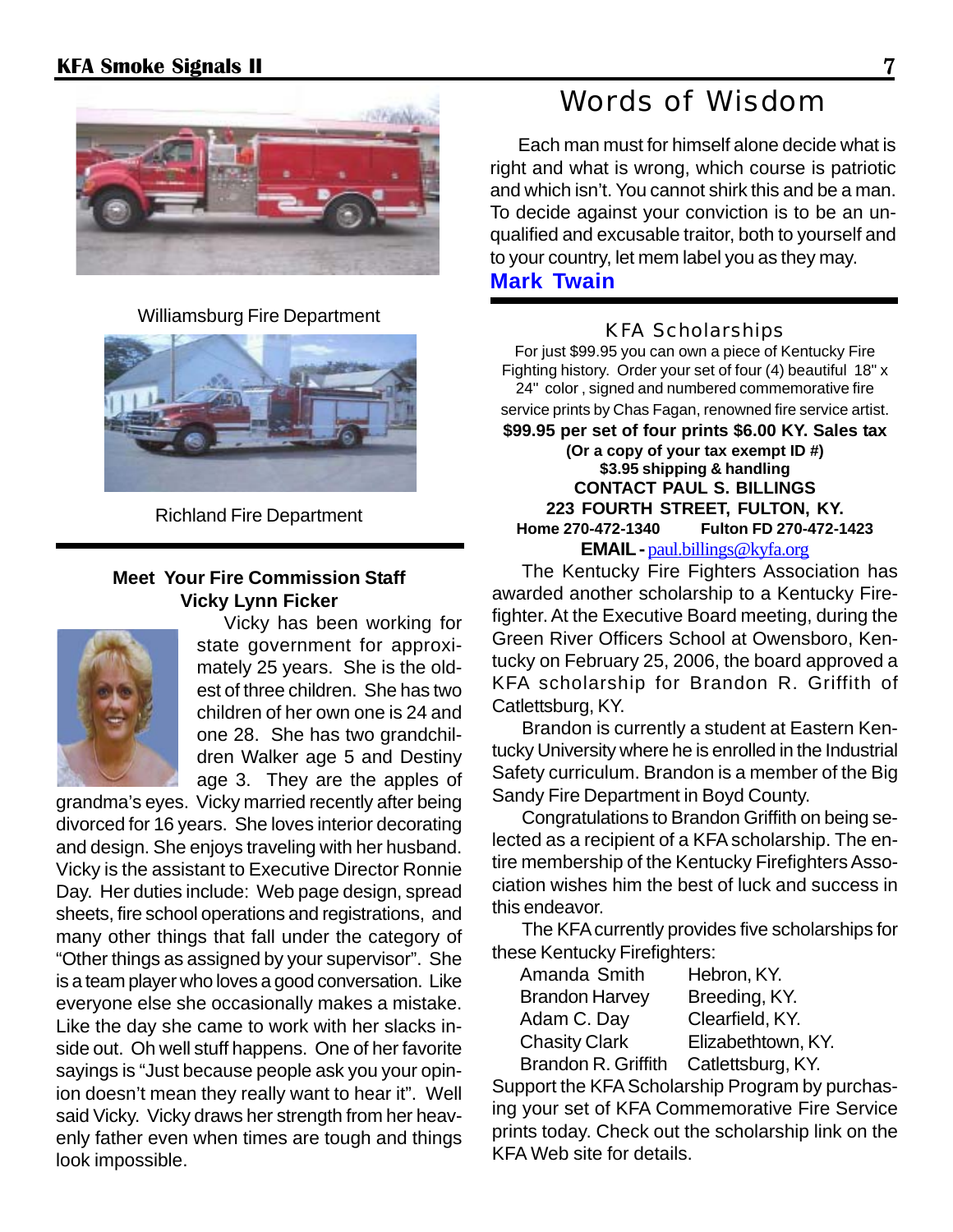#### 8 **KFA Smoke Signals II KFA Smoke II**



# **Chaplain's Corner**

By Karl Lusk Chaplain, KFA, Campbellsville-Taylor County Rescue, New Haven/Rolling Fork Fire Departments

#### *WHAT'S A CHAPLAIN DO???*

No doubt, somebody in your department has asked that question, silently, if not aloud. Maybe your department doesn't have a chaplain, so you don't really have an answer. Maybe you've considered the need for a chaplain, but like a chief I spoke with at a recent regional fire school, your answer is "We call another department for that," or "Well, I ask my pastor to come and pray at the annual dinner." We can give him better answers.

Perhaps if we all know what chaplains do, and how they can be vital to our departments, we could achieve the goal of having a properly trained, certified chaplain in every county, if not every department, regardless of size, career, combination, or volunteer status.

Chaplains are responsible for the spiritual, emotional, and often physical well-being of the members of your department. Our role goes beyond asking the blessing at a department function; hopefully, regardless of your religious persuasion, you can communicate through prayer with whatever form the Creator of all we are and have takes for you. Yes, we visit people who are ill or injured, and we have a major function in case of a serious line-of-duty injury or death, but our role is more than pastoral.

Foremost, chaplains are listeners, trusted by all members of the department to keep confidences and maintain healthy boundaries. Special training is vital to be an emergency services chaplain. It is different from that gained in seminary or theological school for ordained ministry. In fact, most of our trained chaplains are lay people. State Fire/Rescue Training recognizes a training curriculum that follows closely that of the International Federation of Fire Chaplains. The basic course is sixteen hours long; there is also an advanced course which deals with specific subjects and problems.

Kentucky has a certification program through the Kentucky Federation of Fire Chaplains that requires appointment and approval by the head of the emergency services agency in which that chaplain willbe serveing, approval by the chaplain's denominational or congregational unit, the basic class, and at least one course in Critical Incident Stress Management (CISM). As with all volunteer firefighters, trained,

 certified chaplains are required to have twenty hours of annual continuing education. Many of our certified chaplains are also members of Kentucky Community Crisis Response Teams, available to assist departments and communities when a serious incident overwhelms local coping mechanisms.

Chaplains, then, are also first responder crisis intervention specialists. We are there to listen when the stress of emergency service pushes us beyond everyday coping. We are there to assist chiefs and administrators with employee assistance program activities and make appropriate referrals when something affects our ability to perform our regular tasks on the job. Because we receive special training in survivor benefit programs available in case of a line of duty death, we are there to help fill out the required paperwork and insure all steps are followed to provide maximum benefits to a fallen comrade's survivors. We are there to know when to bring in objective, trained professionals to work with a department devastated by a major critical incident. We are there to provide one-on-one support to someone who struggles with the demands of our mission. We must, then, have an understanding of the rigors of emergency service.

We are here to encourage our comrades to seek professional counseling, with appropriate referral, when emotional problems make doing our jobs or caring for our families difficult. And yes, we are the first line of defenses to help care for spirit, mind, and body. In some departments, an employee wellness program is administered jointly by training officers and chaplains, because keeping fit in every way keeps you at your best to do your job.

We do all this without regard for denominational or faith practices. We are non-denominational, nonsectarian, here for people of any faith or no faith. We are not here to "convert" or evangelize anyone to a particular belief system. Rather, we are here to encourage respect for all such systems and respect for each other, regardless of our differences.

Interested in starting a chaplain's program in your department? Want to become a trained certified chaplain? Have questions or need more information? Email or call me, karllusk@bellsouth.net; (270) 789-8888, or contact the KY Federation of Fire Chaplains' President Chaplain Dan Ennis, danchaplain@aol.com, (502) 494-5262. We're here to help. Blessings to you, your department, and your community!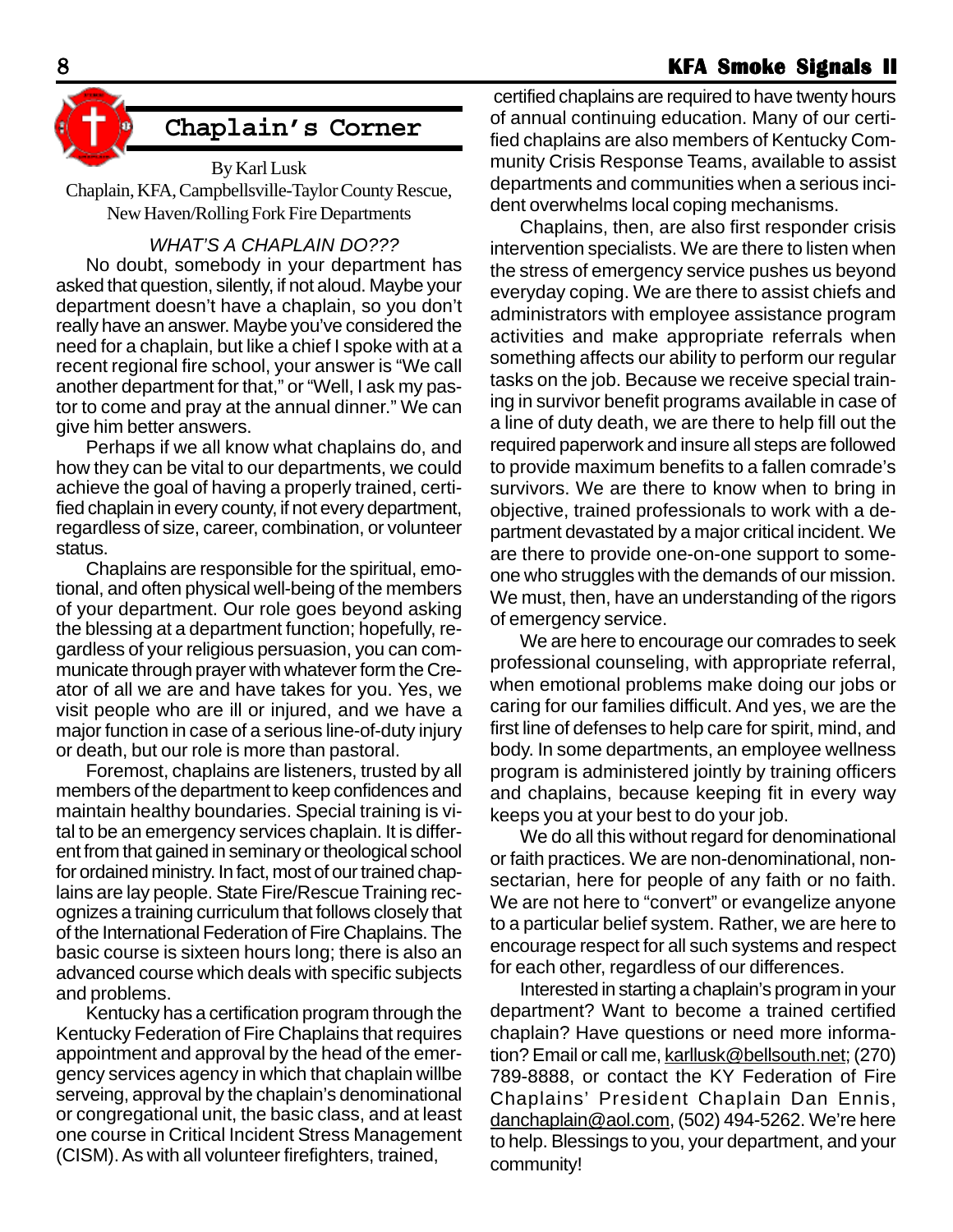# **The adventures of the Cross + Roads Fire Department By Woody Will Jr. and Sr.**

It was a cool spring morning. I had just got off shift and was headed over to my mom's house to see how she was feeling. She had just gotten over a slight cold and I wanted to drop her by some flowers to cheer her up when our tones dropped. It was for a smoke investigation at the old tee shirt factory. The factory moved to Mexico not long after the Free Trade Agreement went into effect. I went into moms and saw that she was doing fine and had not got all the way back to my vehicle when a second and third alarm was called into the old factory. I immediately headed back to work. When I got there I was assigned to engine 56 an old standby unit taken out of first line work about 3 years ago. My Sergeant O'Donnell was standing next to the rig and greeted me with a "Hey John, bet I am the last person you thought you would see again this soon?" I answered 'Yea I had hoped I would get a longer break from looking at that mug of yours. What's up at the old factory?" "Your guess is as good as mine" he answered. About that time over the radio command called for engine 56. I looked at O'Donnell and him back at me. "Fire it up sarge, looks like we got work to do".

As we rolled up on the scene I could see it was fully involved and there was little we could do but protect other buildings not already involved. "John" said O'Donnell "We have been given the task of exposure protection of the C side of the building of origin. Grab the deck gun and I'll start pulling hose." Just about then a person who could only be described as a vagrant came running up and asked if I had seen Jingles. I inquired who Jingles was and was informed it was his cat. It seams that he and Jingles had spent the night in the building for warmth because the temperature had dropped into the teens overnight and he had started a little fire in the middle of one of the offices to keep warm. He had put the fire out and had left Jingles sleeping while he went looking for breakfast. I told him that I was sure the cat had gotten out as soon as the fire progressed but if I got some free time I would help him look. I set up the monitor while O'Donnell got the truck ready and was about to direct the stream toward the building when I noticed a strange looking furry four legged

something with steam or smoke coming from it's back come out from under a car parked next to side C of the factory. The car was smoldering and was about to burst into flames when the animal appeared from underneath. "JINGLES" cried the vagrant. "What chew mean scaring me like that?" The man approached with tears in his eyes "You are all the family I have left" as he picked up the scared animal. All at once I realized who the man was. He was Jim Hawthorne the former plant manager who had lost everything after the plant closed. He had invested heavily into ENRON and lost all that he had. His wife took the children and went back to her family in West Virginia. He could not believe what had happened to him so he just retreated into his own world. The cat was the only possession he owned. And that night he almost lost it.

Who can understand the turns one's life takes. A man with everything going for him respected in the community becomes the town vagrant. A young teen about to graduate from high school takes a few drinks on prom night and smashes into a tree. The family is devastated. We always ask the question why? There are some things we will never know. But we can know the creator cares for us and if we prepare properly on this earth a new home waits for us in the future where we will have more than a family cat to love us.

# **Answers to last issues Word Search Puzzle**

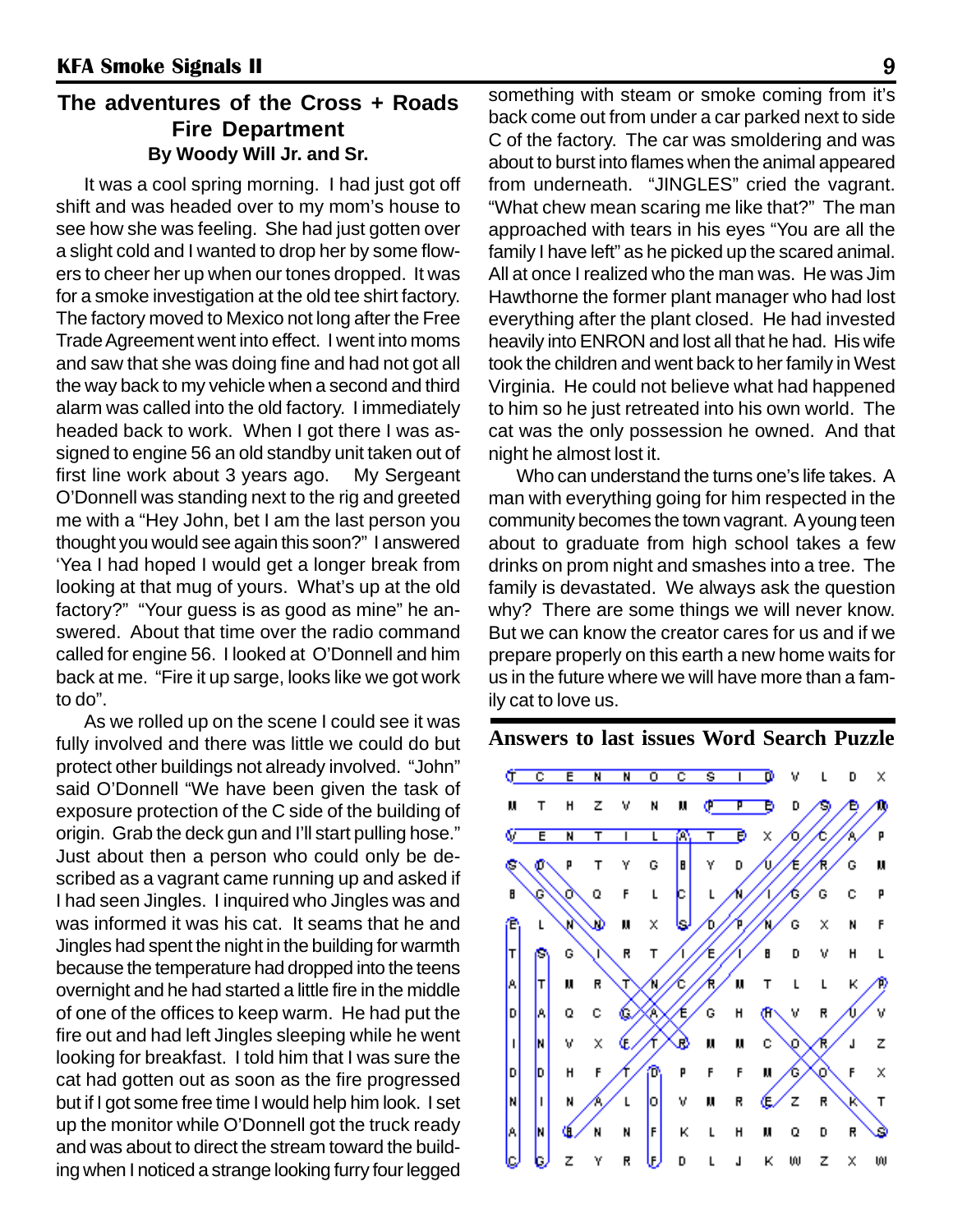*EDUCATIONAL OPPORTUNITIES*

# **2006 FF I & II Skills Testing Schedule**

April 22-23 Jessamine Co. Area 15 888-234-3961 May 6-7 Princeton Area 2 888-306-7986 May 11-12 Versailles FC Office 888-301-2946

**For more information related to the testing dates and exact locations contact the numbers listed with the dates above.**



JPFA Annual Fire School

April 7TH , 8TH , & 9TH , 2006

**Kentucky Dam Village State Park**

Classes being conducted are:

**Advanced Apparatus Maintenance & Testing Arson II Auto Extrication Basic Firefighter Hours Coroner Class (Fire Deaths) Coroner Class (Fire Deaths) CPR/AED – HIV/AIDS EMT-B Refresher Farm Rescue KY. Fire Commission Audit Katrina Response Firefighter Rescue Firefighter Survival Hard To Get Hours ISO Rating Leadership II NFA Meth Labs Military Helicopter Crash/Rescue NFPA 1403 Live Fire Training Propane Emergencies Rehab Program – NFPA 1500 SAR Search & Rescue(Includes a Friday Night Session)**

**Street Survival I Tank Truck Emergency Response Trench Rescue** Friday, April 7th, 2006 *Search and Rescue 6:00-10:00 p.m CPR-AED-HIV Aids. 6:00-10:00 p.m (Students must be pre-registered and attend ALL Sessions)* Saturday, April 8th, 2006 *Registration/Check-In for Classes 7:00-8:00 a.m. (Breakfast Snacks and Refreshments will be provided in your class room) Classes Begin 8:00 a.m. Vendors Start setting up and Open All Day LUNCH (Free Lunch provided at the Convention Center)11:30a.m.-1:00 p.m. Classes End 5:00 p.m. Fire Apparatus Display (No judging or tro phies) All Day* Sunday April 9th, 2006 *Registration/Check-In for Classes 7:00-8:00 a.m. (Breakfast Snacks and Refreshments will be provided in your class room) Classes Begin 8:00 a.m.*

*LUNCH (Free Lunch provided at the Convention Center)11:30a.m.-1:00 p.m.*

*Classes End 5:00 p.m.*

#### **Please Note:**

Registration will be held at "The Convention Center" (see the map in this book). Registration is transferable during this session but IS NOT REFUNDABLE. Cancellation of the class or a death is the only exception. Payment must accompany all registrations. Purchase orders will be accepted with payment following immediately. Confirmations will be mailed to the address on the registration form.

Cancellation of Classes will be determined by the number of Pre-Registrations. Any class not meeting the required number of students by March  $18<sup>th</sup>$ , 2006 will be cancelled at 8:00 a.m. on March 19th, 2006.

Shuttle Service will begin at 7:30 am in the parking lot of the marina boat ramp to transport students to their class locations. The service will pick up students and transport them to the convention center for lunch. At 12:30 pm the service will begin transporting students back to their classes.

Certification/Training Hours are given for the actual number of hours the student is in attendance at the class/training.

**Firefighter Numbers are required for proper credit of training hours.**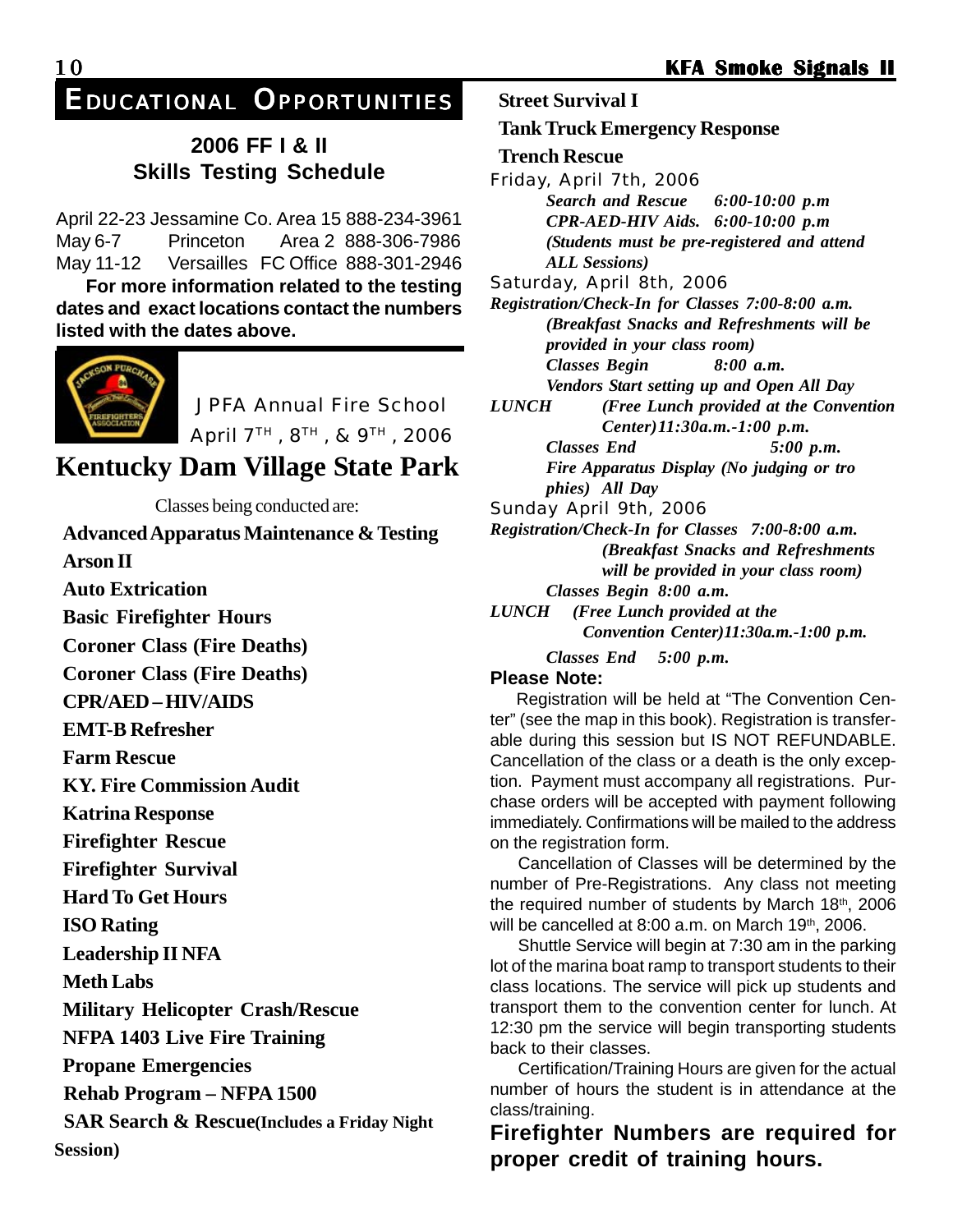# **ANNOUNCING THE 77TH ANNUAL KENTUCKY STATE FIRE SCHOOL & HOMELAND SECURITY CONFERENCE JUNE 8th-11th, 2006**

**To be held at:**

# **LEXINGTON CONVENTION CENTER, RADISSON PLAZA HOTEL, & HYATT REGENCY**

The 2006 school will begin on Thursday the  $8<sup>th</sup>$ of June and end on Sunday the 11<sup>th</sup>. Registration information will be posted soon on websites such as the Fire Commission www.kctcs.edu/ kyfirecommission and KFA www.kyfa.org An expanded exhibit program will be set up inside Heritage Hall which is a part of the HyattRegency/Rupp Arena/Lexington Center complex located at West High St. at South Broadway in downtown Lexington. This will make the school more convenient for attendees to plan their lodging, parking, class attendance, and social/entertainment needs. Several statewide associations including the State Fire Commission and Kentucky Fire Chiefs Association have been invited to hold meetings during the school. Please check with your organization to see if they are participating. An opening session will be held on Thursday morning with class sessions beginning shortly thereafter. Course offerings are being expanded to provide training for a wide range of fire and emergency service needs. As much as possible, courses will be scheduled to accommodate the needs of career and volunteer personnel. A conference wide gathering for all interested attendees is planned to provide everyone with up to date information on current issues as well as the opportunity to hear a keynote speaker. A preliminary fire school program will be available in February.

# **HOTEL RESERVATION INFORMATION**

Radisson Plaza Hotel 369 West Vine St. 1-800-333-3333

Hyatt Regency-Lexington 401 West High St. 1-800-233-1234 The rates at both hotels are \$79 per night for single or double.



# **National Volunteer Fire Council**

Ken Nipper, Director Bryant Stiles, Alternate

# **Firefighter Safety Research Opportunity**

Are you attending the **FDIC Fire Engineering** conference in Indianapolis this spring?

If so, you may be eligible to participate in a focus group on firefighter safety.

The focus groups are part of a nationwide evaluation of the Fire Fighter Fatality Investigation and Prevention Program (FFFIPP). This is a program of the National Institute of Occupational Safety and Health (NIOSH). NIOSH is part of the Centers for Disease Control and Prevention (CDC). The focus groups will be organized by professional staff from RTI International. RTI is conducting the FFFIPP evaluation for NIOSH and CDC.

The purpose of the focus groups is to tell the researchers about fire safety issues from the firefighters' perspective.

To be eligible for the focus group, you must have worked with your current fire department for at least one year and be an active firefighter who is involved with fire suppression. Most officers are not eligible for the focus groups. These include Chiefs, Station Captains or Commanders, Safety Officers, Training Officers, and Administrative Officers.

The focus group will take 1  $\frac{1}{2}$  hours of your time. They will take place at the conference. A meal will be provided. Each focus group will have up to 9 participants.

For further information about these focus groups, please contact Murrey Olmsted at RTI. He can be reached toll free at 1-800-334-8571, ext. 5506 or by email at .

# **Words of Wisdom**

I have found it advisable not to give too much heed to what people say when I am trying to accomplish something of consequence. Invariably they proclaim it can't be done. I deem that the very best time to make the effort.

**Calvin Coolidge**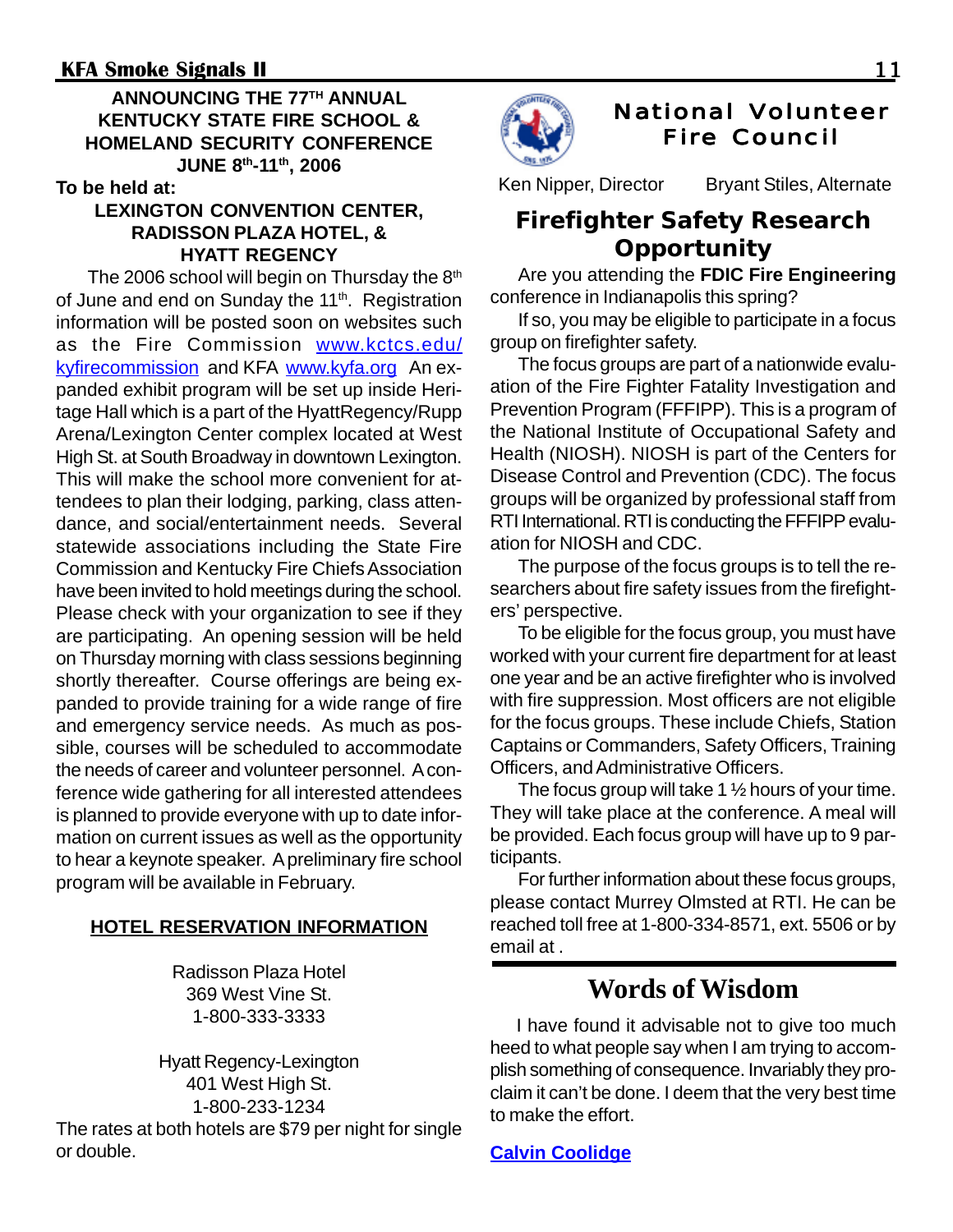I wish to thank all firefighter associations, firefighters, and friends for your support to the Fire Service during this 2006 Legislative session.



**Kentucky Community and Technical College System Kentucky Firefighters Association Kentucky Association of Fire Chiefs Kentucky Professional Firefighters Association Jefferson County Board of Trustees State Fire Marshal's Office State Fire Rescue Training Kentucky Fire Commission Members** 

And a *opecial thanks* to all the Legislators for listening to our concerns and needs. We appreciate your assistance, and your continued support to the fire service in the Commonwealth of Kentucky.

Ronnie Day, Executive Director

Kentucky Fire Commission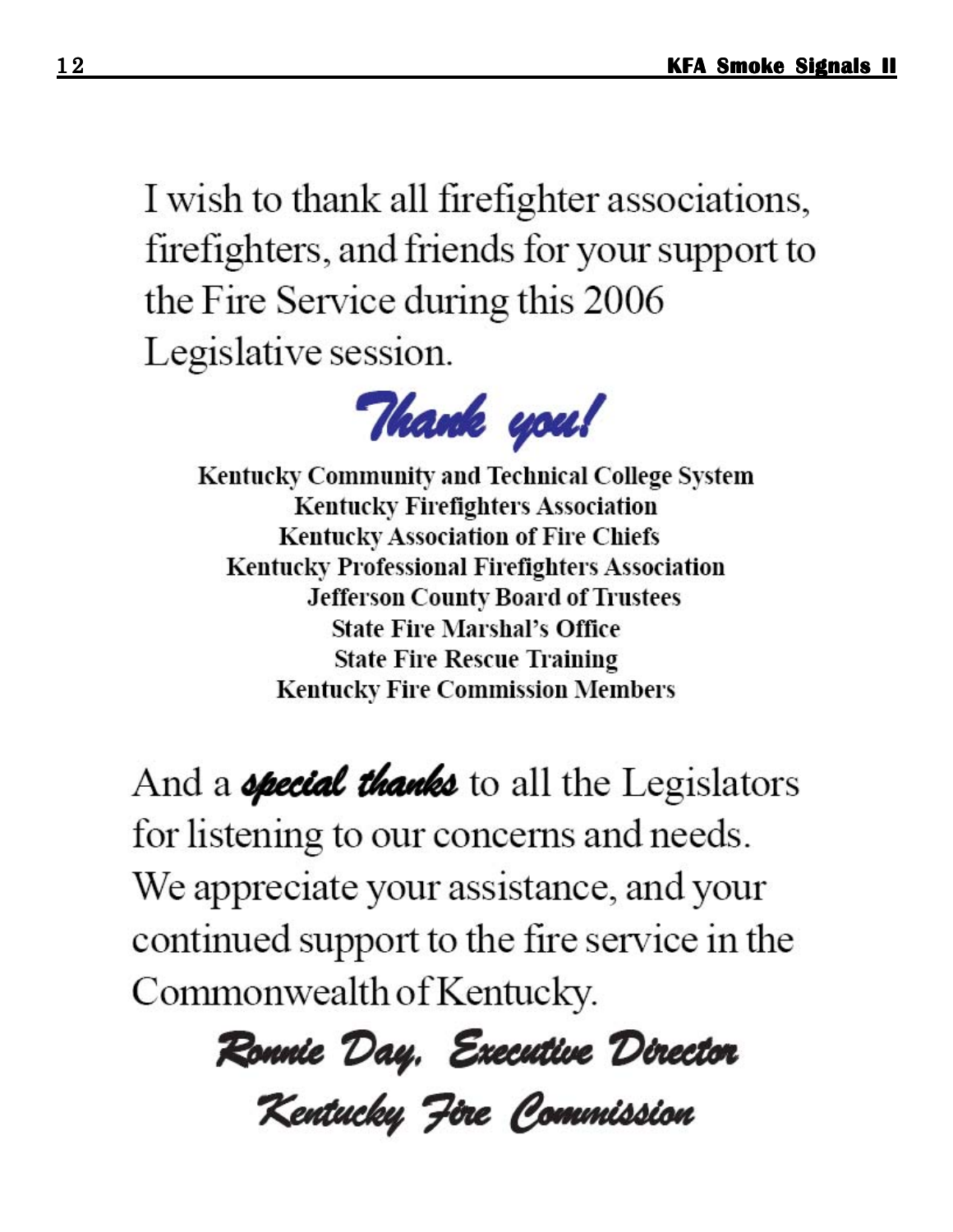

ASE Certified Technicians

Sales Position Vogelpohl Fire Equipment is currently seeking two (2) full-time field sales people for southeastern Kentucky and south central Kentucky. The incumbent shall have at least three (3) years experience selling, fire service knowledge, and shall have an impeccable reputation for integrity and honesty.

For confidential consideration of your credentials for this lucrative opportunity, please forward your resume and a brief overview of your sales performance history over the last three (3) years to billy@vogelpohlfire.com or fax to our office at (859) 282-1550.

# www.vogelpohlfire.com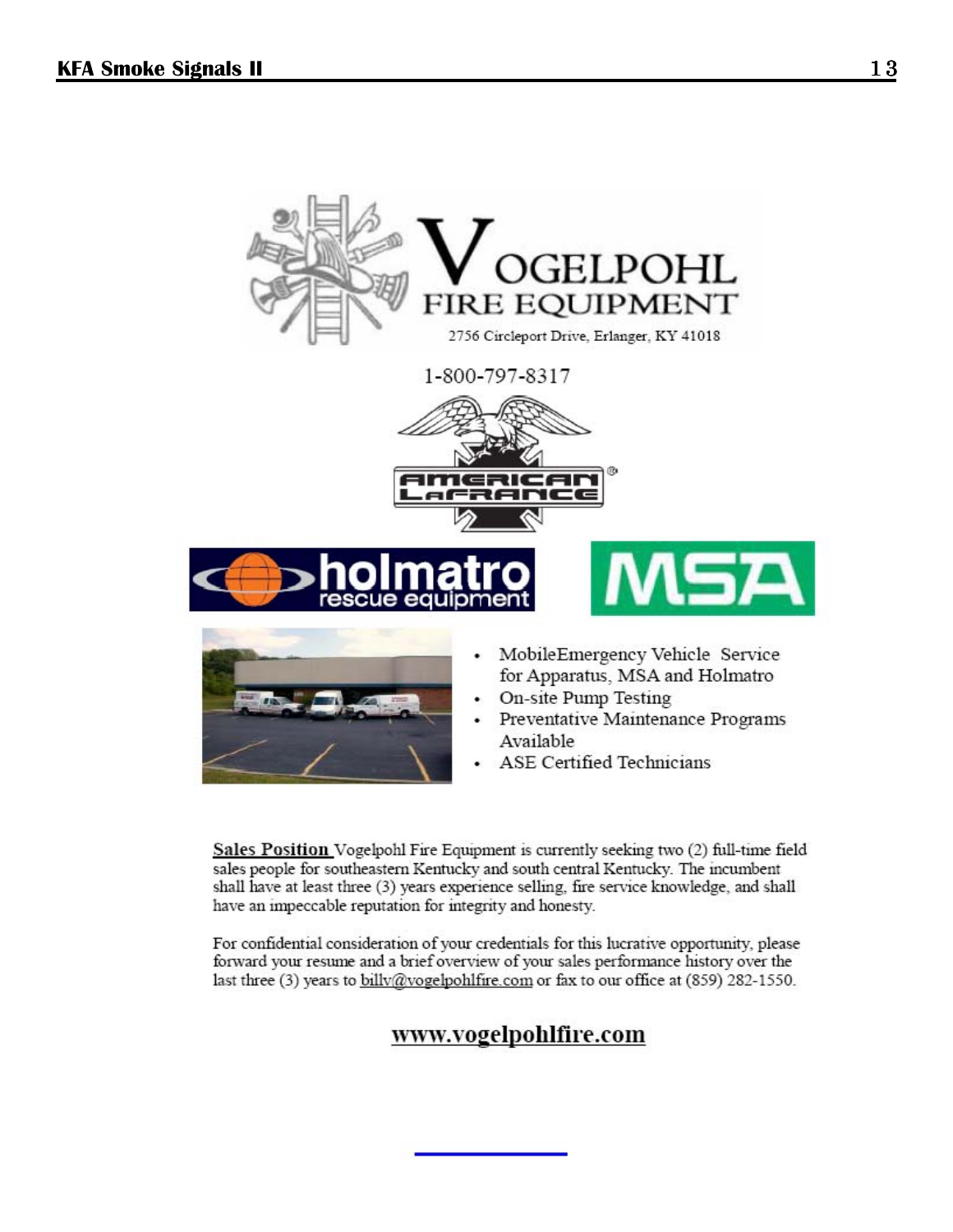# **Kentucky Firefighters Association Sustaining Members**

Please remember these members when you have purchasing needs.

| 10-33 EQUIPMENT, INC.<br>Craig and Teri Hiser<br>540 Peterson Rd · Cave City, KY 42127<br>270-453-3473<br>877-678-1033<br>Fax 270-453-3474<br>Web site: www.10-33.com             | <b>Advanced Fire &amp; Rescue</b><br><b>Equipment Co. Inc.</b><br>Nick Gapinski<br>365 Persimmon Circle<br>Booneville, IN 47601<br>800-853-7675  Fax 812-897-7816 | <b>Air EVAC</b><br><b>Barbara Emery</b><br>Route #4 Box 432A<br>Albany Ky 42602                                                                                              |
|-----------------------------------------------------------------------------------------------------------------------------------------------------------------------------------|-------------------------------------------------------------------------------------------------------------------------------------------------------------------|------------------------------------------------------------------------------------------------------------------------------------------------------------------------------|
| <b>Bluegrass Fire Apparatus</b><br>Dewey Cruse<br>207 Peterson Drive<br>Elizabethtown KY 42701<br>800-738-1006<br>Fax 270-737-0190                                                | <b>Bluegrass Fire Equipment</b><br>John Baker<br>780 Enterprise Dr<br>Lexington, KY 40510<br>800-526-8393<br>Fax 859-233-1167                                     | <b>Bluegrass Uniforms Inc.</b><br>Jason Colson<br>3533 Dahlia Way - Bowling Green<br>961 South 2nd St. - Louisville<br>Bowling Green - 42101<br>Louisville - 40203           |
| <b>Bound Tree Medical</b><br>Diana Wertenberger<br>5200 Rings Rd Suite A<br>Dublin OH 43017                                                                                       | <b>Camp Safety of Louisvillle</b><br>David Jones<br>3308 Bardstown Road<br>Louisville KY 40218<br>502-479-8005<br>campsafe@bellsouth.net                          | <b>City of Russell</b><br>410 Ferry Street<br>Russell KY 41169<br>606-836-9666                                                                                               |
| <b>Comtronics</b><br><b>David Fried</b><br>2456 Fortune Drive<br>Lexingtonl KY 40509<br>859-299-9494<br>credit@comtronicsindustrial.com                                           | <b>Dove Designs</b><br><b>Chris Hays</b><br>Rt 1 Box 275 G<br>Monticello KY 42633<br>www.dovedesigns.com<br>888-377-4459 Fax 606-340-9372                         | ///EMERGENCY EQUIPMENT<br><b>MIKE BRADY</b><br><b>RESCUE EQUIPMENT &amp; VEHICLES</b><br>(859) 359-4502 (859) 359-4503 FAX<br>http://www.EEResQ.com<br>E-Mail: EEResQ@cs.com |
| <b>Emergency Service</b><br><b>Insurance Program</b><br><b>Bill Dixon</b><br>20 Church Street<br>Cortland, NY 13045<br>800-822-3747  Fax 607-756-5051<br>www.mcneilandcompany.com | Ferrara Fire Apparatus Inc.<br><b>Kevin Hardwick</b><br><b>PO Box 249</b><br>Holden LA 70744<br>800-443-9006<br>www.ferrarafire.com                               | <b>Finley Fire Equipt. Co Inc.</b><br><b>Brad Rice</b><br><b>PO Box 149</b><br>205 5th Street<br>McConnelsville OH 43756                                                     |
| <b>Firecom</b><br>Barry Jackson<br>4785 Pleasant Grove Rd.<br>Lexington KY 40515<br>800-527-0555 x112<br>Fax 503-608-3474<br>http://www.firecom.com                               | <b>Fire Department</b><br><b>Service &amp; Supply</b><br>Al Sutt<br>P.O. Box 20207<br>Louisville, KY 40250<br>800-321-6965 Fax 502-491-1487                       | <b>Fire Pumps &amp; Equipment</b><br>Joe Reynolds<br>5252 Rt 1428 PO Box 475<br><b>Allen KY 41601</b><br>800-419-3475<br>Fax 606-874-3472                                    |
| <b>Firovac-Reberland</b><br>Larry Reber<br>5963 Fountain Nook Road<br>Apple Creek, OH 44606<br>330-698-5883 Fax 330-698-7723<br>sales@firovac.com                                 | <b>First In Rescue Equipment</b><br>Inc.<br>Jim Whitaker<br>113 Bessmer Lane<br>Walton KY 41094<br>859-485-2870 Fax 859-485-2872                                  | <b>Hal Rogers Fire Training</b><br><b>Center</b><br>180 Oak Leaf Ln.<br>Somerset KY 42503<br>606-679-7075 Fax 606-679-4053                                                   |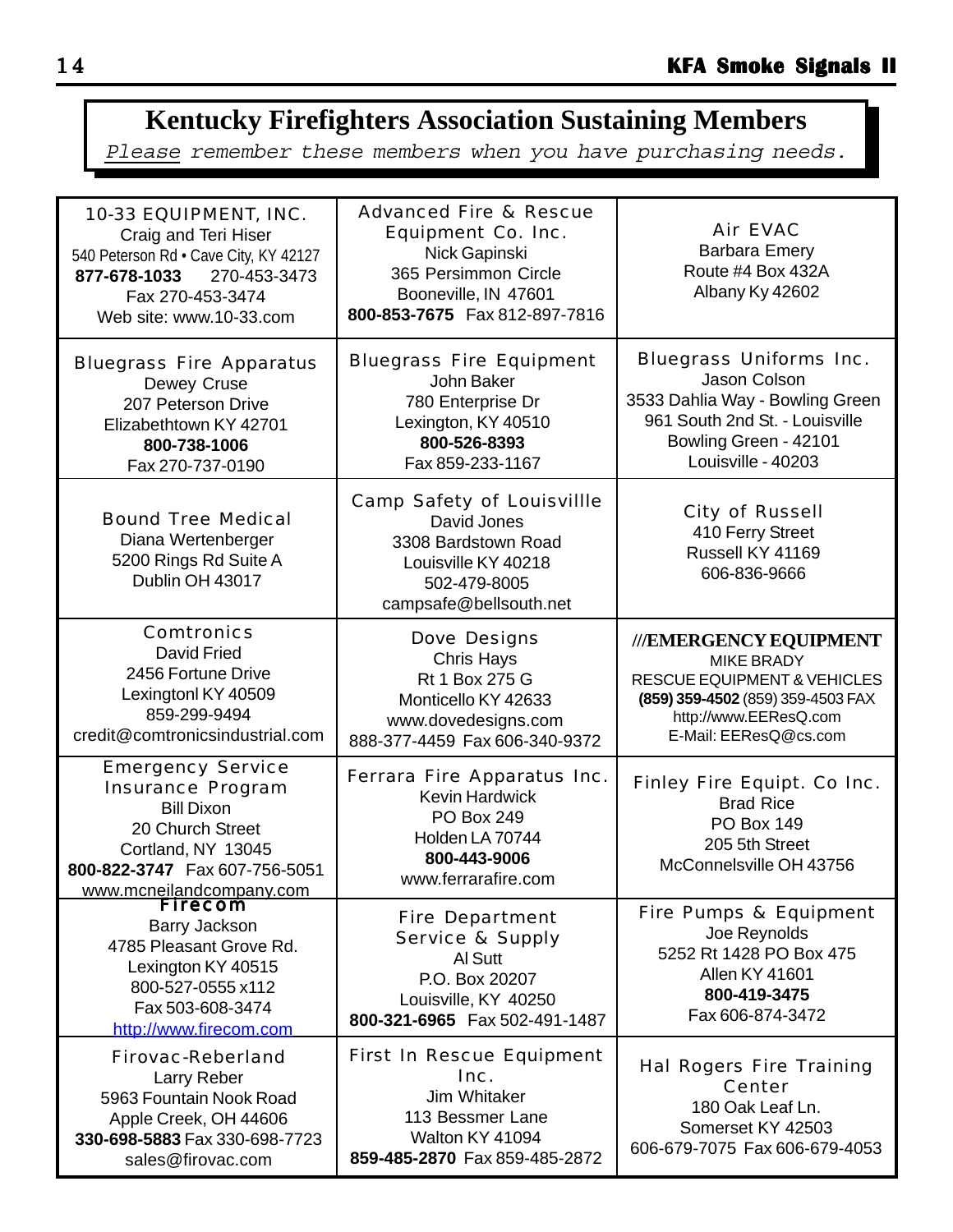# **Kentucky Firefighters Association Sustaining Members**

Please remember these members when you have purchasing needs.

| <b>High Tech Rescue Inc.</b><br>James Riddle<br>250 Rockbridge Road<br>Shelbyville, Ky. 40065<br>502-633-0149 Fax 502-633-0659<br>james.riddle@insightbb.com              | <b>Hilliard Enhanced</b><br><b>Learning Programs (HELP)</b><br><b>Mike Hilliard</b><br>www.4-help.org<br>Email: sales@4-help.org<br>888-504-4357  Fax 502-532-0800 | <b>Kentucky Fire Commission</b><br><b>State Fire/Rescue Training</b><br><b>KCTCS</b><br>Director of Fire Commission Ronnie Day<br>300 N Main Street, Versailles KY 42353<br>(800) 782-6823 (859) 256-3478<br>Fax (859) 256-3125 |
|---------------------------------------------------------------------------------------------------------------------------------------------------------------------------|--------------------------------------------------------------------------------------------------------------------------------------------------------------------|---------------------------------------------------------------------------------------------------------------------------------------------------------------------------------------------------------------------------------|
| <b>Kentucky Public</b><br><b>Entity Programs / VFIS</b><br><b>Steve Sierveld</b><br>P.O. Box 17374 . Dixie Branch<br>Edgewood, KY 41017<br>800-753-6734  Fax 859-331-3734 | Lab - Tronics Inc.<br>511 34th Street<br>Catlettsburg KY 41129<br>606-739-4409<br>Fax 606-739-0023                                                                 | Life Star Rescue Inc.<br>John Ryder, President<br>1171 Production Drive<br>Van Wert, OH 45891-9390<br>419-238-1459                                                                                                              |
| <b>McNeil &amp; Company</b><br>William Dixon Director of Marketing<br>PO Box 5670<br>Cortland NY 13045<br>800-467-2118 Fax 607-756-6225<br>wdixon@esip.com                | <b>Mountain Valley Insurance</b><br>Faye Rice<br>267 Terrell Lane, Suite A<br>Barbourville KY 40906<br>888-332-3205<br>Fax 606-546-4146                            | M & S Fire & Safety<br>Alex W. Smith<br>670 E Franklin Street<br>Evansville IN 47711<br>800-467-2118 812-424-3863<br>FAX 812-421-3707<br>www.mandsfire.com                                                                      |
| <b>Orr Rapid Response</b><br><b>Michael Kidwell</b><br>11601 Interchange Drive<br>Louisville KY 40229                                                                     | <b>Provident Insurance</b><br>C.J. Bens<br>272 Alpha Drive<br>Pittsburgh PA 15238<br>800-447-0360 Fax 412-963-0415<br>Email: cbens@providentbenefits.com           | <b>Public Entity Insurance</b><br><b>Michael Finke</b><br>2525 Harrodsburg Rd Suite 220<br>Lexington KY 40504<br>888-696-9620 Fax 859-296-4583<br>Email mfinke@roeding.com                                                      |
| Public Safety Equipment Co.<br>Inc.<br><b>Dennis Downes</b><br>9616 Seaton Brooke Lane<br>LouisvilleKY 40291<br>502-239-2006 Fax 502-239-3322                             | <b>Siegel's Uniforms</b><br><b>Fred Levin</b><br>101 SE 4th Street<br>Evansville IN 47708<br>800-352-2555 Fax 812-425-2268                                         | <b>Summit Fire Apparatus</b><br>Joe Messmer<br>P.O. Box 17128<br>Edgewood, KY 41017<br>859-331-0360 Fax 859-331-0399                                                                                                            |
| <b>Vehicle Systems Inc.</b><br>John H. Burns<br>629 Shelby Street<br>Lexington KY 40505<br>859-252-1377 800-444-FIRE (3473)<br>Fax 859-255-5536                           | <b>Vogelpohl Fire Equipment, Inc.</b><br>William Vogelpohl<br>2756 Circleport Drive<br>Erlanger, KY 41018<br>800-797-8317  Fax 859-282-1550                        | <b>Wynn Fire &amp; Rescue Equipment</b><br><b>Apparatus Manufacturers</b><br>Charles & Kathy Wynn<br>P.O. Box 1585<br>Corbin, KY 40702<br>606-523-9269 Fax 606-523-0591<br>cwynn@wynnfire.com                                   |
| To advertise in this space<br>in the next issue of<br>Smoke Signals II<br>contact Woody Will<br>at 270-766-9946                                                           | <b>You could</b><br>advertise<br>Here!                                                                                                                             | To advertise in this space<br>in the next issue of<br>Smoke Signals II<br>contact Woody Will<br>at 270-766-9946                                                                                                                 |